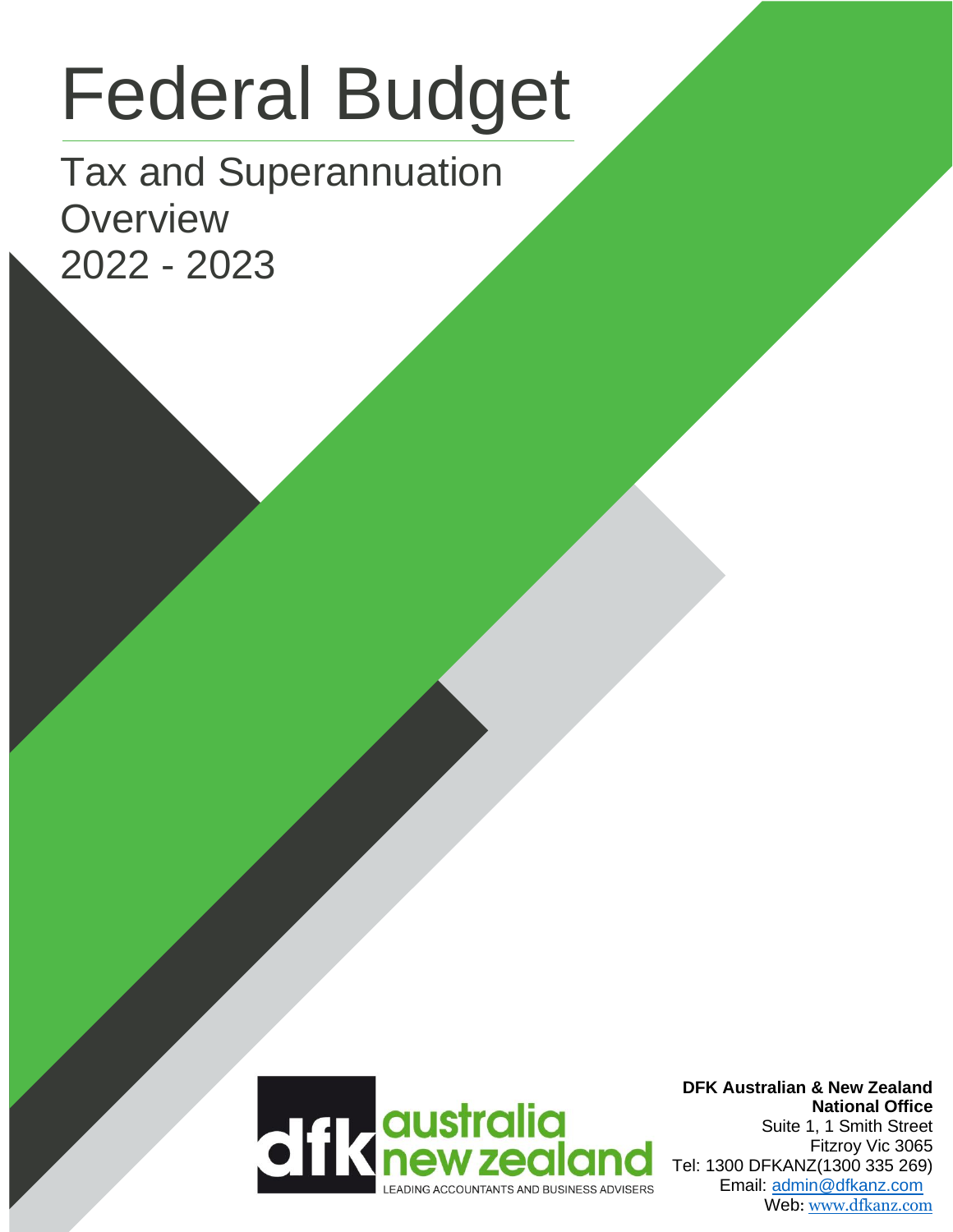## Budget Summary

The 2022 Federal budget was delivered last night, the fourth by Josh Frydenberg as Treasurer, and his last prior to the Federal Election expected to be held in May 2022.

The Treasurer said in his budget speech that "as we emerge from the pandemic, we are building an even stronger, more secure and confident Australia".

Budget Priorities were identified as being:

- Building a stronger and more productive economy to create more jobs
- Addressing cost of living pressures and managing current challenges
- Strengthening our regions and critical infrastructure
- Guaranteeing essential services by investing in the COVID-19 Winter Response Plan
- Protecting out interests by investing in our national security and defence capabilities

The unemployment rate is expected to fall below 4% this year, its equal lowest level in 48 years.

The government has stated that it has achieved its objective of low unemployment and has transitioned to the second stage of its economic and fiscal strategy.

Gross debt as a share of GDP is expected to peak at 44.9% at 30 June 2025 which is 5.4% lower and 4 years earlier than projected at MYEFO in December 2021.

Addressing increasing cost of living was a prominent theme in the budget with several measures targeted at addressing this issue in the short term.

#### **Key measures announced were:**

**Tax Relief** - From 1 July this year, over 10 million individuals will receive a one-off \$420 cost of living tax offset. Combined with the low and middle income tax offset (LMITO), eligible low and middle income earners will receive up to \$1,500 for a single income household, or up to \$3,000 for a dual income household.

**Technology Investment Boost** - Small businesses will be able to deduct a bonus 20 per cent of the cost of business expenses and depreciating assets that support digital uptake, up to \$100,000 of expenditure per year. The Technology Investment Boost will apply to eligible expenditure incurred between 7:30pm (AEDT) on 29 March 2022 and 30 June 2023. It will support investment in digital items such as cloud computing, cyber security, accounting and e-invoicing software and web page design.

**Skills & Training Boost** - Small businesses will have access to a bonus 20 per cent deduction for the cost of external training courses delivered to their employees by providers registered in Australia. The Skills and Training Boost is estimated to provide \$550 million in tax relief for small businesses, providing an incentive to upskill their employees.This boost will apply to eligible expenditure incurred between Budget night and 30 June 2024.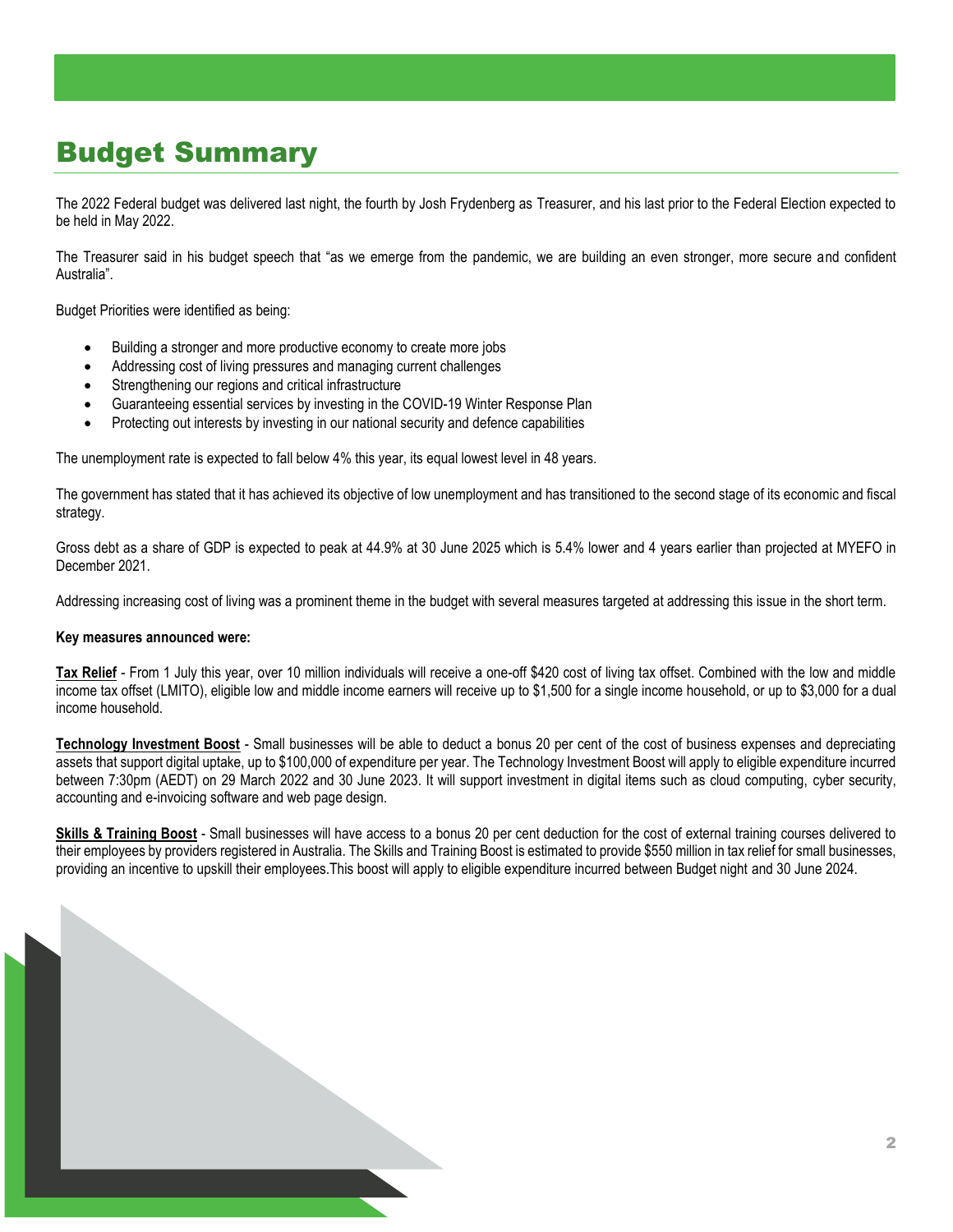**One-off Cost of Living Payment** - a one-off, income tax-exempt payment of \$250 will be paid automatically to all eligible pensioners, welfare recipients, veterans and eligible concession card holders in April 2022. This payment will reach approximately 6 million people, at a cost of \$1.5 billion.

**Temporary Fuel Excise Relief** - The Government will reduce fuel excise by 50% for 6 months. This will see excise on petrol and diesel cut from 44.2 cents per litre to 22.1 cents per litre. This took effect from midnight last night and is expected to be reflected in the bowser price over the next two weeks.

The budget also provided record funding for regional infrastructure, improvements to telecommunications and support for the agricultural, fisheries and forestry industries. A \$2.0 billion Regional Accelerator Program was announced with the aim of diversifying growing regional economies and creating jobs in new and existing industries. This includes investments in infrastructure, advanced manufacturing, apprenticeships, and higher education.



**Gavin Johns DFK Australia New Zealand Chairman**

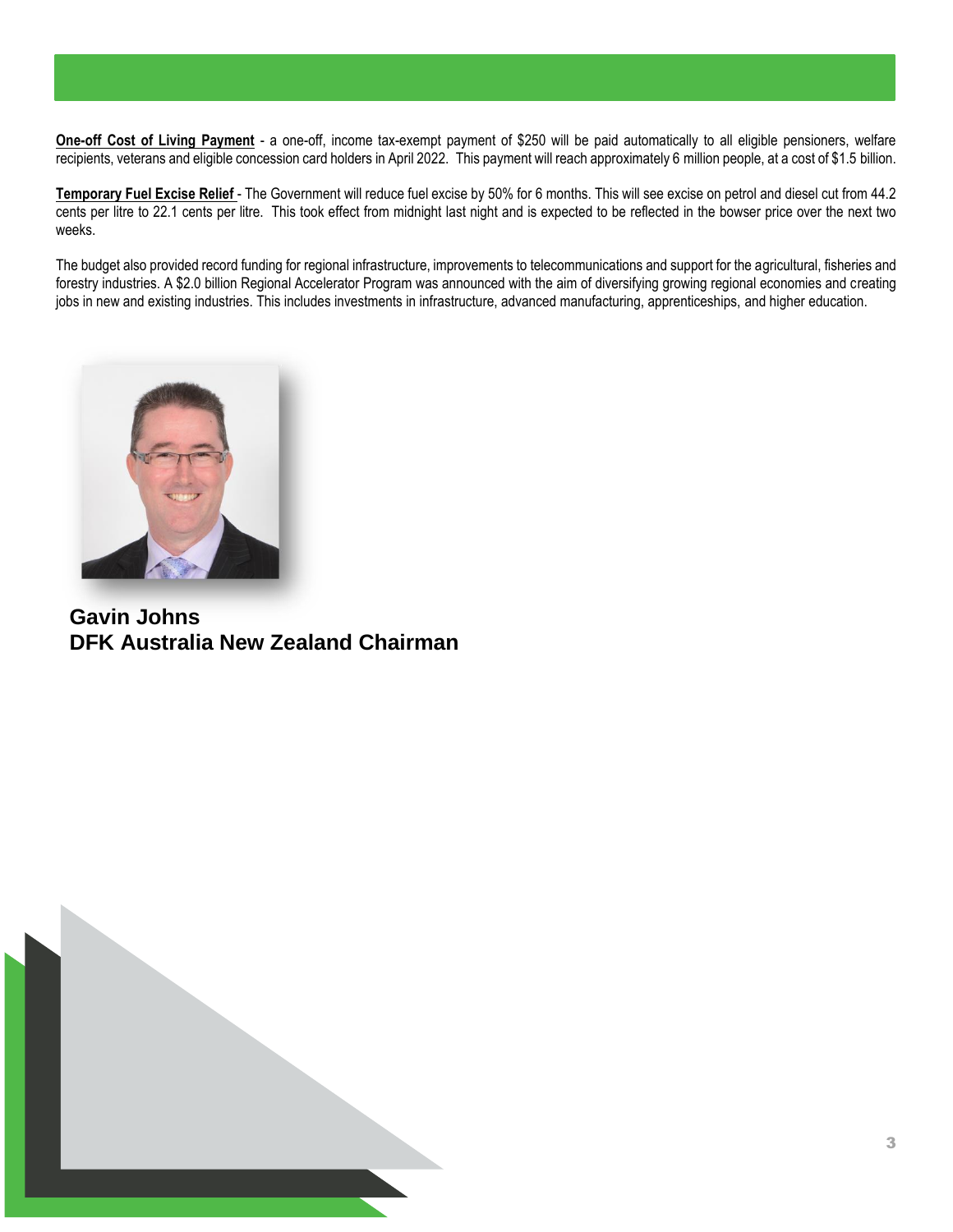## **Contents**

| 2022-23 Federal Budget Highlights                                                   | 6  |
|-------------------------------------------------------------------------------------|----|
| <b>Individuals</b>                                                                  | 8  |
| Low and middle income tax offset to be increased by \$420                           | 8  |
| One-off payment to ease cost of living pressures                                    | 8  |
| COVID-19 response package - Aged care                                               | 8  |
| Work-related COVID-19 tests tax deductible from 1 July 2021                         | 9  |
| Paid Parental Leave scheme enhancements                                             | 9  |
| Medicare low-income thresholds for 2021-22                                          | 9  |
| Increased support for affordable housing and home ownership                         | 10 |
| <b>Business</b>                                                                     | 10 |
| More COVID-19 business grants will be tax exempt                                    | 10 |
| Increased deduction for small business external training expenditure                | 11 |
| Increased deductions for digital adoption by small businesses                       | 11 |
| Apprenticeship wage subsidy extended                                                | 11 |
| Concessional tax treatment for carbon abatement and biodiversity stewardship income | 11 |
| Expanded access to unlisted company employee share schemes                          | 12 |
| PAYG income tax instalment system set for structural overhaul                       | 12 |
| Continued reforms to insolvency arrangements                                        | 12 |
| Business registry fees to be streamlined                                            | 13 |
| Tax exemption for Australian sovereign wealth fund extended                         | 13 |
| <b>Excise and customs duty</b>                                                      | 13 |
| Temporary reduction in fuel excise                                                  | 13 |
| COVID-19 tariff concession to be made permanent                                     | 14 |
| Excise administration to be streamlined                                             | 14 |
| Superannuation                                                                      | 15 |
| Extension of the reduction in superannuation minimum drawdown rates                 | 15 |
| Innovation                                                                          | 15 |
| Agricultural innovation: expansion of "patent box" tax concession                   | 15 |
| Low emissions innovation: expansion of "patent box" tax concession                  | 15 |
| Medical and biotechnology innovation: expansion of "patent box" tax concession      | 16 |
| <b>Tax administration</b>                                                           | 16 |
| PAYG instalment systems to be modernised                                            | 16 |
| Reporting of taxable payments reporting system data                                 | 17 |
| Digitalising trust and beneficiary income reporting and processing                  | 17 |
|                                                                                     |    |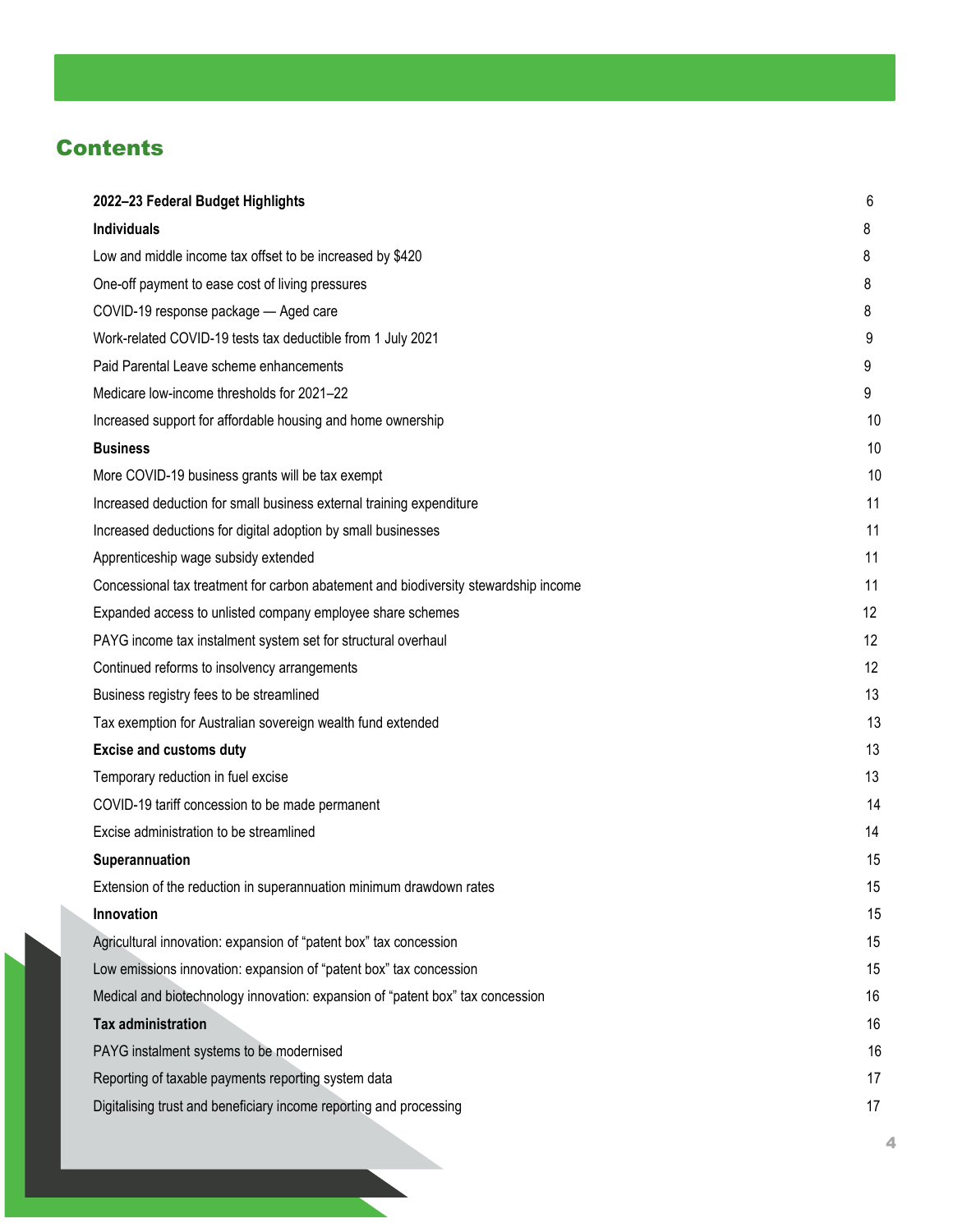| Enhanced sharing of STP data                                     | 17 |
|------------------------------------------------------------------|----|
| ATO Tax Avoidance Taskforce to be extended                       | 17 |
| Deferral of 2019 Budget measure on Australian Business Numbers   | 18 |
| Not-for-profits                                                  | 18 |
| Additions to deductible gift recipients list                     |    |
| Indirect tax                                                     | 18 |
| Indirect tax refunds for diplomatic and consular representations |    |

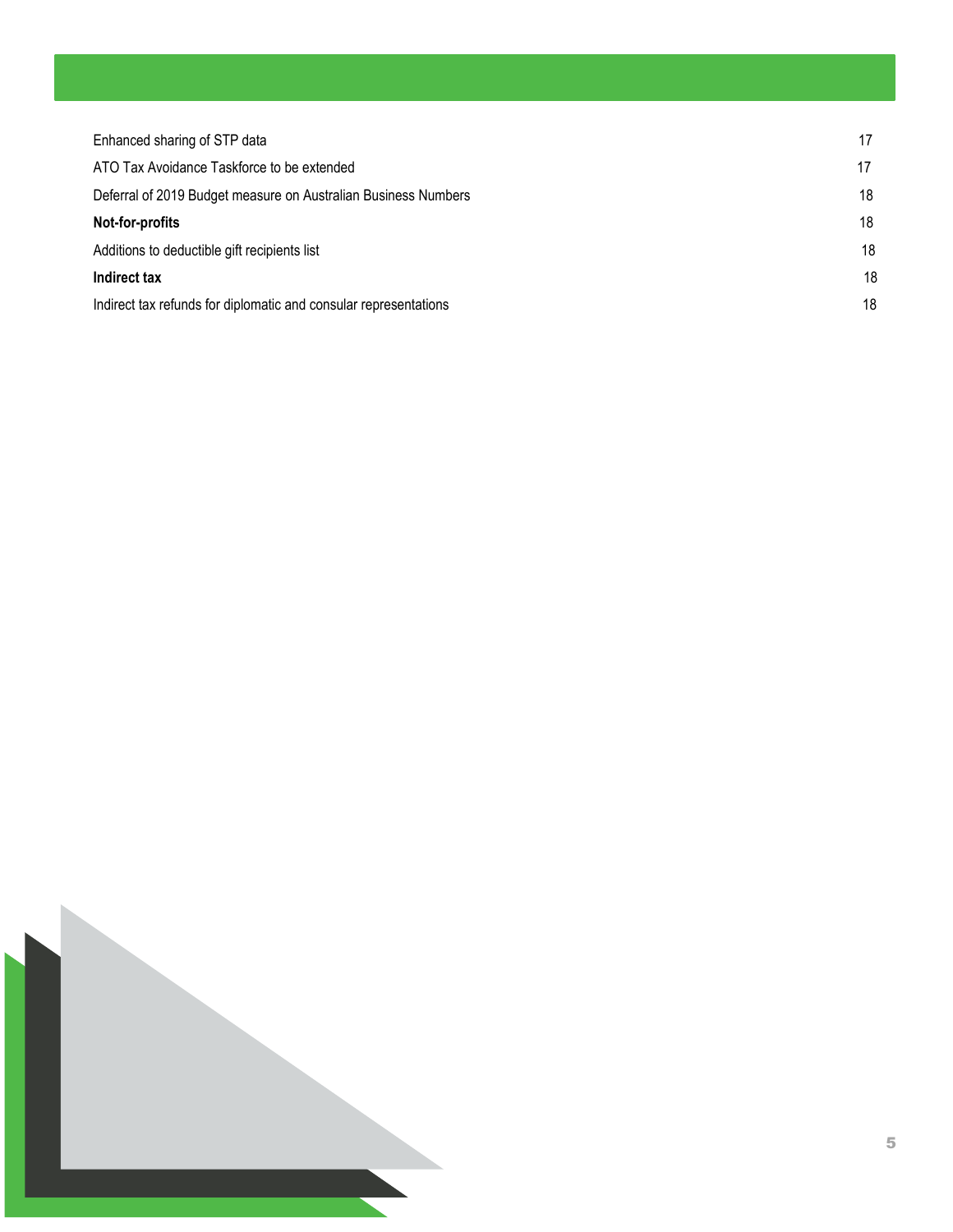## <span id="page-5-0"></span>2022–23 Federal Budget Tax and Superannuation Highlights

The Federal Treasurer, Mr Josh Frydenberg, handed down the 2022–23 Federal Budget at 7:30pm (AEDT) on 29 March 2022.

In an economy emerging from the pandemic, the Treasurer has confirmed an unemployment rate of 4% and an expected budget deficit of \$78 billion for 2022–23. As international uncertainties add pressure on the cost of living, key measures in the Budget provide cost of living relief in the form of an increased Low and Middle Income Tax Offset, a one off \$250 payment for welfare recipients and pensioners and a 6-month fuel excise relief.

Other measures for business seek to promote innovation, with expanded "patent box" tax concessions proposed, and provide tax incentives for small business to invest in the skills of their employees. A lower GDP uplift rate for PAYG and GST instalments has also been proposed to support cash flows of small and medium businesses.

The full Budget papers are available a[t www.budget.gov.au](http://www.budget.gov.au/) and the Treasury ministers' media releases are available at ministers.treasury.gov.au. The tax, superannuation and social security highlights are set out below.

#### Individuals

- The low and middle income tax offset will be increased by \$420 in the 2021–22 income year to ease the current cost of living pressures.
- A one-off payment of \$250 will be made to individuals who are currently in receipt of Australian government social security payments, including pensions, to ease cost of living pressures.
- Additional funding will be provided over 5 years to support older Australians in the aged care sector with managing the impacts of the COVID-19 pandemic.
- Costs of taking a COVID-19 test to attend a place of work will be tax deductible for individuals and exempt from fringe benefits tax from 1 July 2021.
- A single Paid Parental Leave scheme of up to 20 weeks paid leave will replace the existing system of 2 separate payments.
- CPI indexed Medicare levy low-income threshold amounts for singles, families, and seniors and pensioners for the 2021–22 year announced.
- The number of guarantees under the Home Guarantee Scheme will be increased to 50,000 per year to assist home buyers who have a lower deposit.

#### Business

- Additional state and territory COVID-19 business support grant programs will be eligible for tax treatment as non-assessable non-exempt income until 30 June 2022.
- Small and medium businesses will be able to deduct an additional 20% of expenditure incurred on external training courses provided to their employees.
- Small and medium businesses will be able to deduct an additional 20% of eligible expenditure supporting digital adoption.
- The Boosting Apprenticeship Commencements wage subsidy will be extended by 3 months.
- Concessional tax treatment will apply from 1 July 2022 for primary producers selling Australian Carbon Credit Units and biodiversity certificates.
- Access to employee share schemes in unlisted companies will be expanded.
- The PAYG instalment system is set for a structural overhaul with a set GDP uplift of 2% to apply for the 2022–23 income year.
- Additional funding will be provided to further reform insolvency arrangements, including the insolvent trading "safe harbour".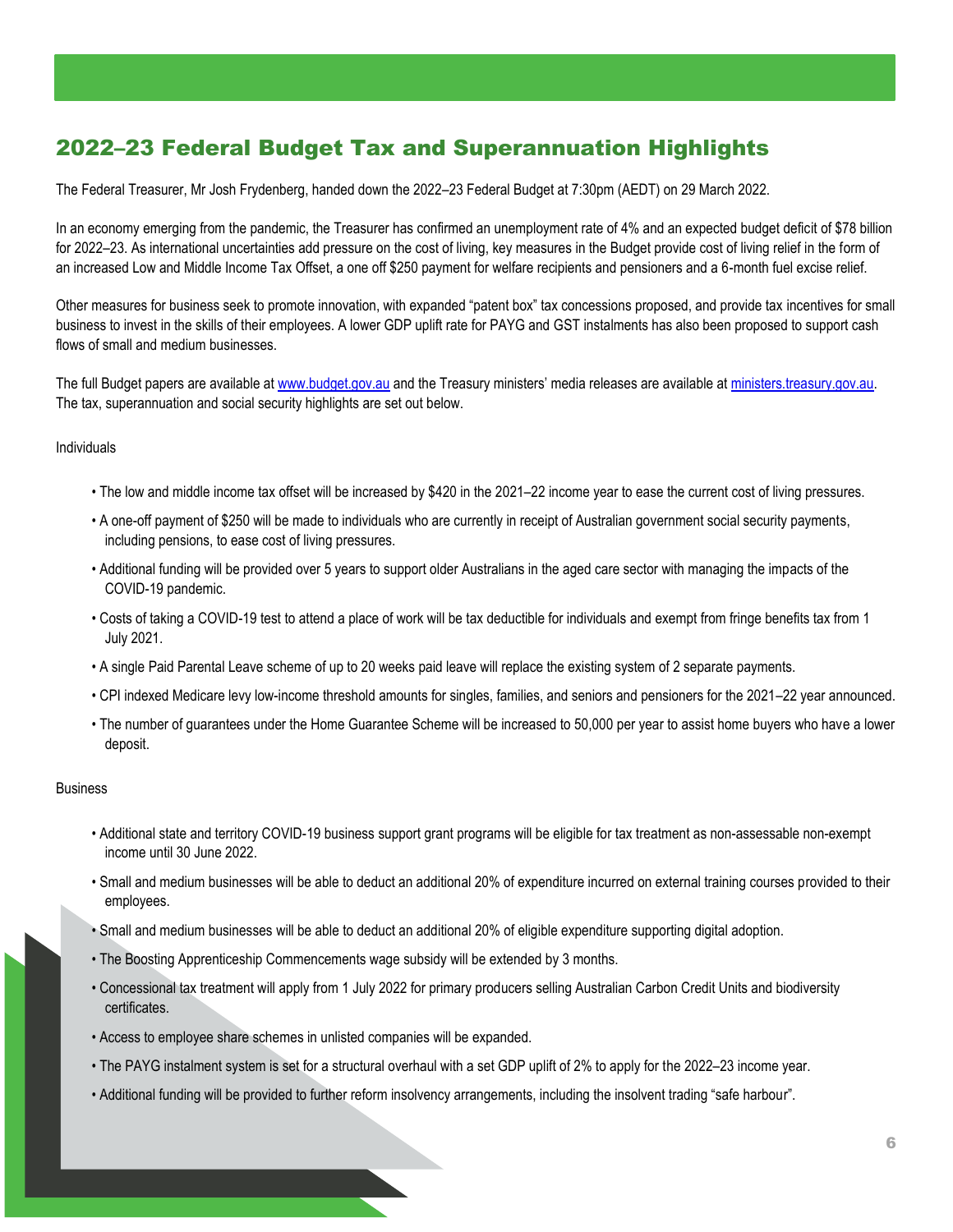- Business registry fees will be streamlined over 3 years from 2023–24.
- Wholly owned Australian incorporated subsidiaries of the Future Fund Board of Guardians will be exempt from corporate income tax.

#### Excise and customs duty

- Excise and excise-equivalent customs duty on petrol and diesel will be reduced by 50% from 30 March 2022 for 6 months.
- The temporary tariff concession for COVID-19 related medical and hygiene products will be made permanent.
- Administration of fuel and alcohol excise, and excise-equivalent customs duty will be streamlined.

#### Superannuation

• The 50% reduction of the superannuation minimum drawdown requirements for account-based pensions will be extended for an additional year.

#### Innovation

- Corporate income from the commercialisation of patents, issued from 29 March 2022, in respect to agricultural and veterinary (agvet) chemical products will be taxed at an effective rate of 17% for income years starting from 1 July 2023.
- The effective tax rate of 17% for the "patent box" regime will also be expanded to include patents that have the potential to lower emissions.
- Following on from the 2021 Federal Budget announcement of the "patent box" regime for medical and biotechnology innovations, the concessional tax treatment will be expanded to include certain overseas jurisdictions with equivalent patent regimes.

#### Tax administration

- Companies will be able to choose to have their PAYG instalments calculated based on current financial performance, extracted from business accounting software, with some tax adjustments.
- Businesses will be allowed the option to report taxable payments reporting system data (via accounting software) on the same lodgment cycle as their activity statements.
- Trust and beneficiary income reporting and processing will be digitalised.
- IT infrastructure will be developed to allow the ATO to share single touch payroll data with state and territory revenue offices.
- The ATO will be given funding to extend the operation of the Tax Avoidance Taskforce by 2 years.
- The start date of the 2019–20 Budget measure for holders of Australian Business Numbers will be deferred by 12 months.

#### Not-for-profits

• Melbourne Business School Ltd, Advance Global Australians Ltd, Leaders Institute South Australia Inc, St Patrick's Cathedral Melbourne Restoration Fund, and various entities related to Community Foundations Australia, have been added to the list of specifically DGRs for a period beginning 1 July 2022.

#### Indirect tax

• The Indirect Tax Concession Scheme (ITCS) has been granted or extended to various diplomatic and consular representations.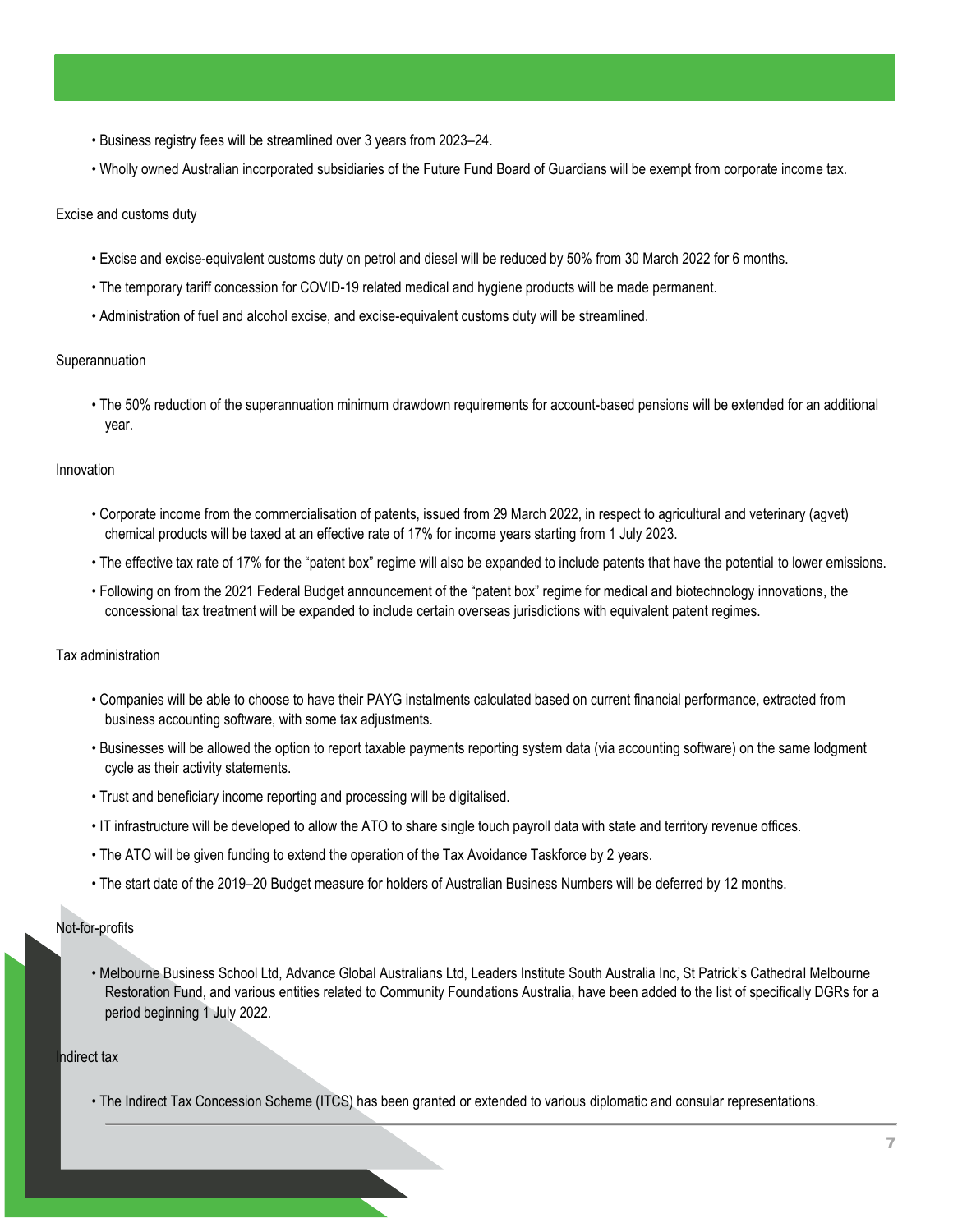## <span id="page-7-0"></span>**Individuals**

#### <span id="page-7-1"></span>**Low and middle income tax offset to be increased by \$420**

The low and middle income tax offset (LMITO) will include a cost of living tax offset in the 2021–22 income year. The cost of living tax offset is a flat \$420 to be applied to all recipients of LMITO when they lodge their tax return.

The minimum LMITO for 2021–22 will be \$675 for all individuals with a taxable income up to \$37,000.

Individuals between \$37,000 and \$48,000 will receive \$675 plus 7.5% of the amount of the income that exceeds \$37,000.

Individuals between \$48,000 and \$90,000 will receive the increased maximum of \$1,500.

Individuals over \$90,000 in taxable income will have the maximum amount reduced by 3 cents for every dollar above \$90,000, tapering off to an offset of \$420 at \$126,000 taxable income.

The LMITO is a non-refundable tax offset.

Source: Budget Paper No 2, p 16; Glossy "Australia's plan for a stronger future — Overview", p 26.

#### <span id="page-7-2"></span>**One-off payment to ease cost of living pressures**

Individuals who are currently in receipt of an Australian government allowance or pension will receive a one-off payment of \$250 in April 2022 to ease the cost of living pressures. Certain concession card holders will also get the payment.

The cost of living payment will be exempt from tax and will not count towards an individual's income for social security income test purposes.

The payment will cover individuals in receipt of the age pension, disability support pension, parenting payment, carer payment, carer allowance, JobSeeker payment, youth allowance, Austudy and Abstudy living allowance, double orphan pension, special benefit, farm household allowance and eligible Veterans' Affairs payments.

The payment will also go to individuals who hold a Pensioner concession card, a Commonwealth seniors health card or a Veteran Gold card.

However, if an individual receives multiple pensions or allowances, they will only receive the one-off payment once.

Source: Budget Paper No 2, p 167.

#### <span id="page-7-3"></span>**COVID-19 response package — Aged care**

There will a further \$458.1 million in funding over 5 years to support older Australians in aged care and aged care workers to manage the impact of COVID-19.

Part of the funding will be directed as follows:

• Approximately \$215 million over 2 years from 2021-22 to provide bonuses of up to \$800 to aged care workers in residential aged care and home care.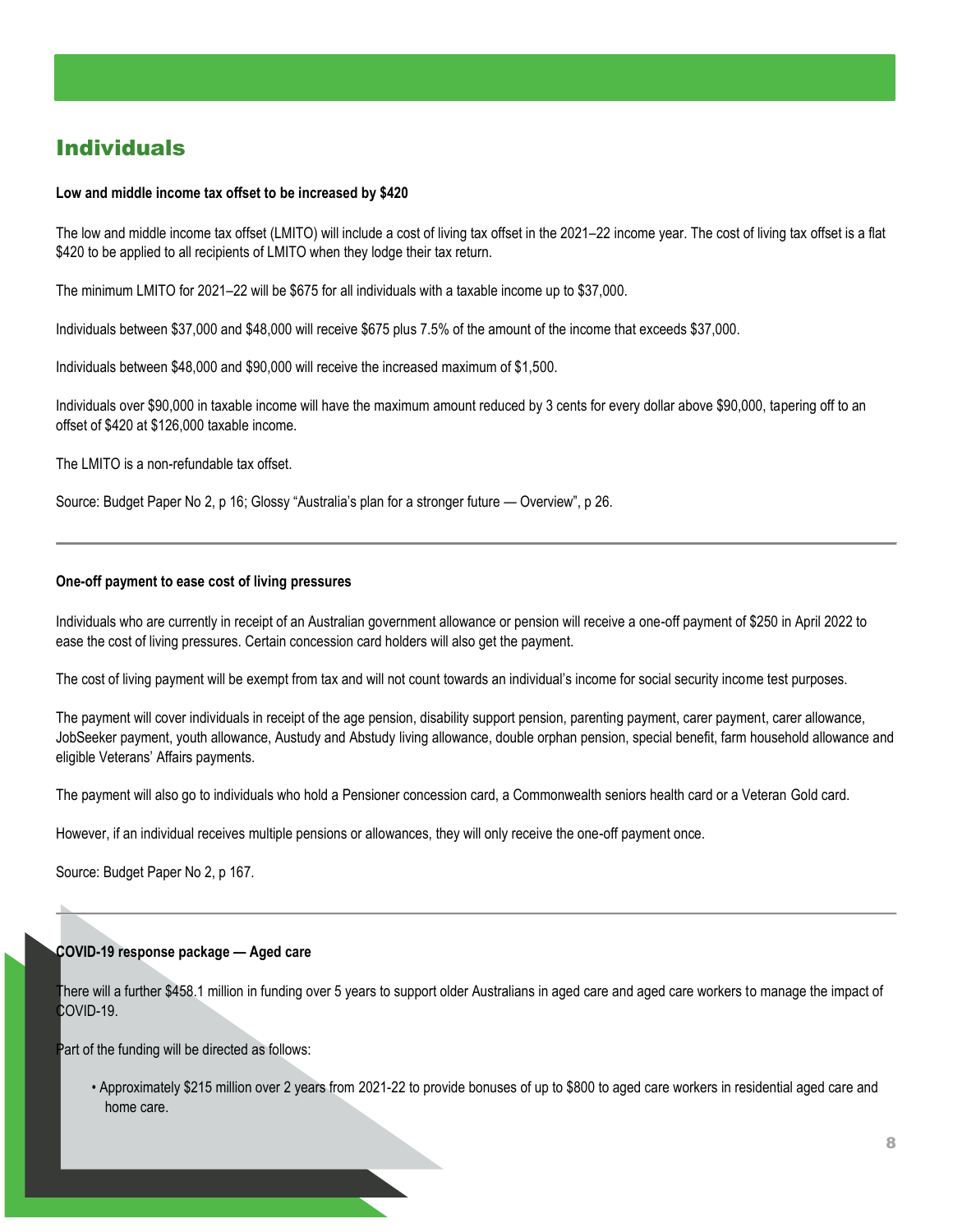• Just under \$125 million in 2022-23 to extend and expand funding for the Aged Care Preparedness program that supports aged care providers to manage and prevent outbreaks of COVID-19 and prepare providers to transition to living with COVID-19.

The funding will also be used to increase the capacity for vaccination services to residents and staff and extend PCR testing in residential facilities for a further 3 months to 30 September 2022.

Source: Budget Paper No 2, p 88-89.

#### <span id="page-8-0"></span>**Work-related COVID-19 tests tax deductible from 1 July 2021**

Costs of taking a COVID-19 test to attend a place of work will be tax deductible for individuals and exempt from fringe benefits tax from 1 July 2021.

Legislation will be introduced to clarify that work-related COVID-19 test expenses incurred by individuals are tax deductible. Employers will not incur fringe benefits tax if they provide COVID-19 testing to their employees for work-related purposes.

The amendments will take effect from the beginning of the 2021–22 tax year.

Source: Budget Paper No 2, p 18; Assistant Treasurer's press release "[Tax deductibility of COVID-19 test expenses](https://ministers.treasury.gov.au/ministers/michael-sukkar-2019/media-releases/tax-deductibility-covid-19-test-expenses)", 8 February 2022.

#### <span id="page-8-1"></span>**Paid Parental Leave scheme enhancements**

The Paid Parental Leave scheme will be overhauled by combining the current Parental Leave Payment (18 weeks paid leave for the primary carer) and the Dad and Partner leave payment (2 weeks paid leave) into a single combined Paid Parental Leave pay scheme of up to 20 weeks.

Leave will be fully flexible and both parents will be able to choose how they split the leave periods between themselves.

The Paid Parental Leave can be taken any time within 2 years of the birth or adoption of their child.

The income test will also be broadened to have an additional household income eligibility test.

Source: Budget Paper No 2, p 169.

#### <span id="page-8-2"></span>**Medicare low-income thresholds for 2021–22**

The CPI indexed Medicare levy low-income threshold amounts for singles, families, and seniors and pensioners for the 2021–22 year of income have been announced. The new thresholds are:

|                                                                    | Medicare levy low-income threshold (at or below which no Medicare levy payable) 2021-22<br>$(2020 - 21)$ |                     |
|--------------------------------------------------------------------|----------------------------------------------------------------------------------------------------------|---------------------|
| <b>Class of people</b>                                             | <b>Single</b>                                                                                            | Family              |
| Individual                                                         | \$23,365 (\$23,226)                                                                                      | \$39,402 (\$39,167) |
| Senior Australians and eligible pensioners                         | \$36,925 (\$36,705)                                                                                      | \$51,401 (\$51,094) |
| Threshold increment for each additional<br>dependent child/student | $$3,619$ (\$3,597)                                                                                       |                     |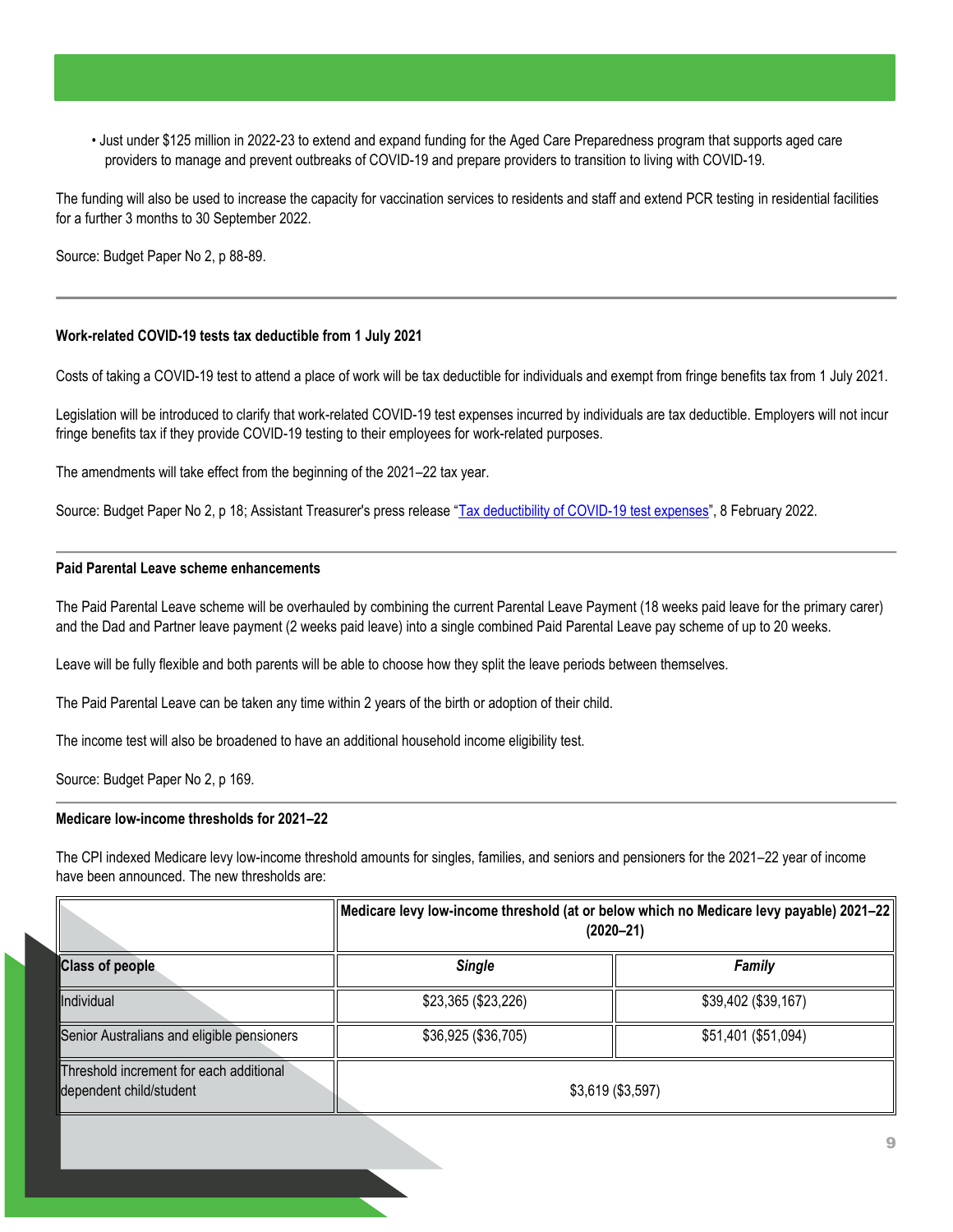Source: Budget Paper No 2, pp 24–25.

#### <span id="page-9-0"></span>**Increased support for affordable housing and home ownership**

The number of guarantees under the Home Guarantee Scheme will be increased to 50,000 per year for 3 years from 2022–23 and then 35,000 a year thereafter to support home buyers to purchase a home with a lower deposit.

The guarantees will be allocated to provide:

- 35,000 guarantees per year ongoing for the First Home Guarantee (formerly the First Home Loan Deposit Scheme)
- 5,000 places per year to 30 June 2025 for the Family Home Guarantee
- 10,000 places per year to 30 June 2025 for a new Regional Home Guarantee that will support eligible citizens and permanent residents who have not owned a home for 5 years to purchase a new home in a regional location with a minimum 5% deposit.

Source: Budget Paper No 2, p 170.

### <span id="page-9-1"></span>**Business**

#### <span id="page-9-2"></span>**More COVID-19 business grants will be tax exempt**

Payments from additional state and territory COVID-19 business support grant programs will be made non-assessable non-exempt income (NANE) for income tax purposes until 30 June 2022. The NANE treatment is to support businesses affected by state or territory lockdowns during the pandemic.

Since the 2021–22 MYEFO, the following programs have been made eligible:

- New South Wales Accommodation Support Grant
- New South Wales Commercial Landlord Hardship Grant
- New South Wales Performing Arts Relaunch Package
- New South Wales Festival Relaunch Package
- New South Wales 2022 Small Business Support Program
- Queensland 2021 COVID-19 Business Support Grant
- South Australia COVID-19 Tourism and Hospitality Support Grant
- South Australia COVID-19 Business Hardship Grant.

<span id="page-9-3"></span>Source: Budget Paper No 2, p 17.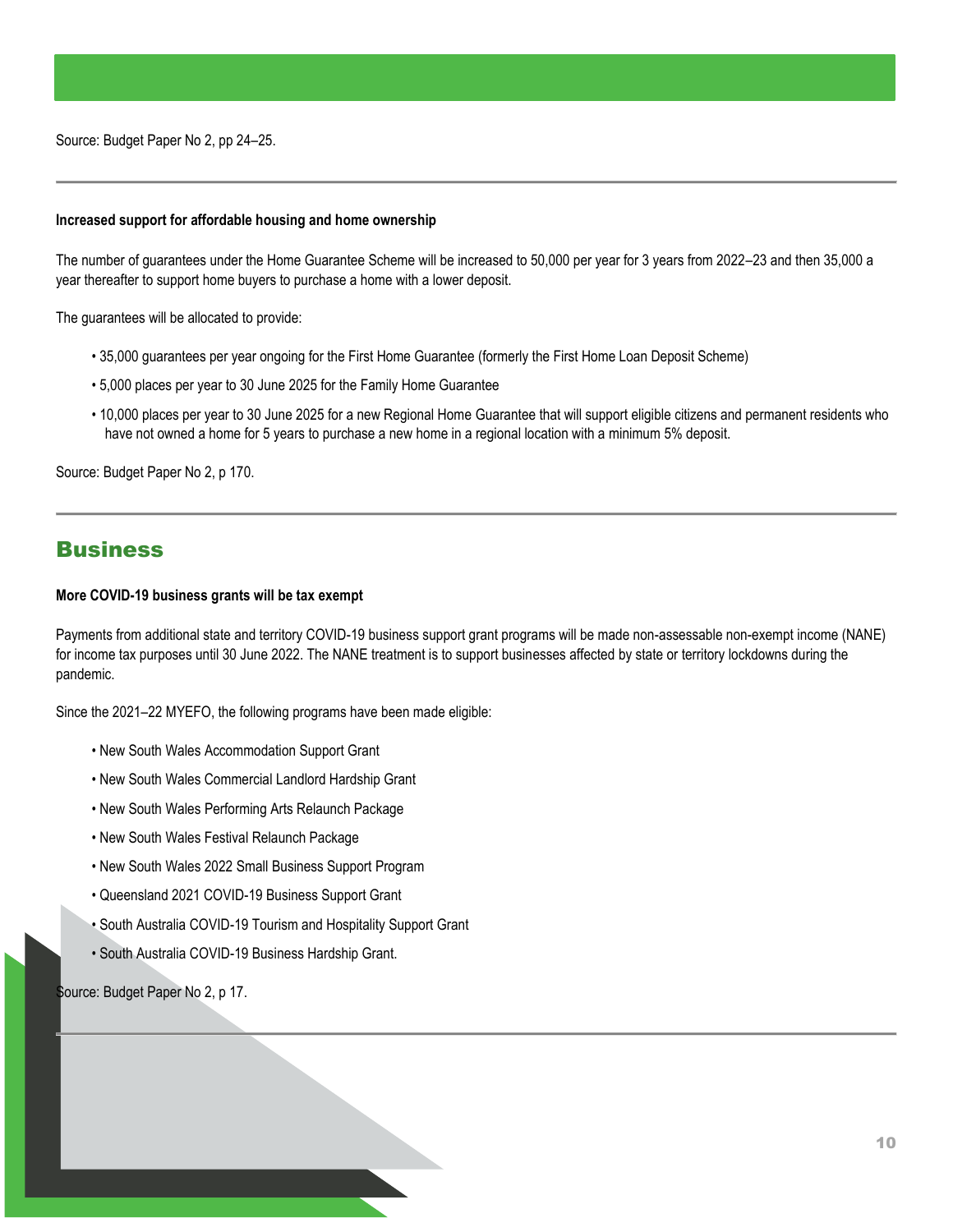#### **Increased deduction for small business external training expenditure**

Small and medium businesses will be able to deduct an additional 20% of expenditure incurred on external training courses provided to their employees.

The additional deduction will apply for businesses with aggregated turnover of less than \$50 million. The external training course must be delivered by an Australian entity and provided to employees in Australia or online. In-house or on-the-job training and expenditure for persons other than employees will be excluded.

The measure will apply for eligible expenditure incurred from 7:30pm (AEDT) on 29 March 2022 (Budget night) until 30 June 2024. Where eligible expenditure is incurred before 1 July 2022, the additional deduction will be claimed in the tax return for the following income year.

Source: Budget Paper No 2, pp 26–27.

#### <span id="page-10-0"></span>**Increased deductions for digital adoption by small businesses**

Small and medium businesses will be able to deduct an additional 20% of eligible expenditure supporting digital adoption.

The additional deduction will apply for businesses with aggregated turnover of less than \$50 million. Eligible expenditure will include the cost of depreciating assets and business expenses supporting digital adoption, such as portable payment devices, cyber security systems or subscriptions to cloud-based services. An annual cap of \$100,000 will apply to expenditure eligible for the additional deduction.

The measure will apply for eligible expenditure incurred from 7:30pm (AEDT) on 29 March 2022 (Budget night) until 30 June 2023. Where eligible expenditure is incurred before 1 July 2022, the additional deduction will be claimed in the tax return for the following income year.

Source: Budget Paper No 2, p 27.

#### <span id="page-10-1"></span>**Apprenticeship wage subsidy extended**

The Boosting Apprenticeship Commencements wage subsidy will be extended to support businesses and Group Training Organisations that take on new apprentices and trainees. The subsidy will now be available to 30 June 2022. This measure will provide for an additional 35,000 apprentices and trainees. Eligible businesses will be reimbursed up to 50% of an apprentice or trainee's wages of up to \$7,000 per quarter for 12 months.

Source: Budget Paper No 2, p 76; Glossy "Australia's plan for a stronger future — Overview", p 46.

#### <span id="page-10-2"></span>**Concessional tax treatment for carbon abatement and biodiversity stewardship income**

Concessional tax treatment will apply from 1 July 2022 for primary producers selling Australian Carbon Credit Units (ACCUs) and biodiversity certificates.

Proceeds from the sale of ACCUs and biodiversity certificates generated from on-farm activities will be treated as primary production income, providing access to existing income tax averaging arrangements and the Farm Management Deposits scheme. The taxing point of ACCUs for primary producers that are eligible for tax averaging or the Farm Management Deposits scheme will also be changed to the year in which they are sold. Similar treatment will be extended to biodiversity certificates issued under the Agriculture Biodiversity Stewardship Market scheme.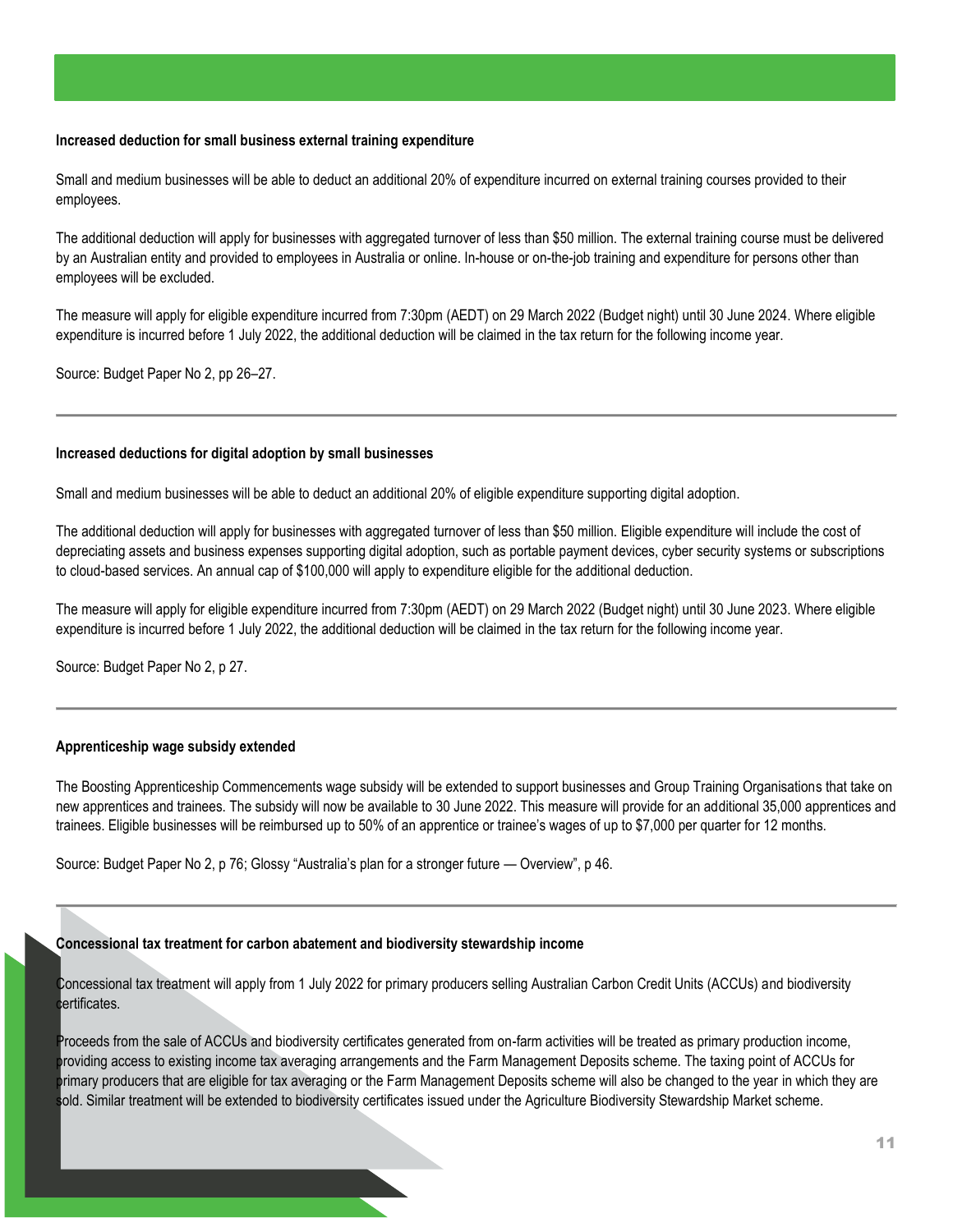Currently, proceeds from selling ACCUs are treated as non-primary production income and ACCU holders are taxed based on annual changes in the value of their ACCUs.

The measure will apply from 1 July 2022.

Source: Budget Paper No 2, p 26.

#### <span id="page-11-0"></span>**Expanded access to unlisted company employee share schemes**

For employers that make larger offers in connection with employee share schemes in unlisted companies, participants can invest up to:

- \$30,000 per participant per year, accruable for unexercised options for up to 5 years, plus 70% of dividends and cash bonuses, or
- any amount, if it would allow them to immediately take advantage of a planned sale or listing of the company to sell their purchased interests at a profit.

Regulatory requirements for offers to independent contractors will be removed, where they do not have to pay for interests.

Source: Budget Paper No 2, p 19.

#### <span id="page-11-1"></span>**PAYG income tax instalment system set for structural overhaul**

The gross domestic product (GDP) uplift rate that applies to pay-as-you-go (PAYG) instalments and GST instalments will be set at 2% for the 2022– 23 income year.

The GDP adjustment factor is usually calculated by using data from the Australian Bureau of Statistics and is based on GDP changes over the previous 2 calendar years. Using this statutory formula, it was expected that the GDP uplift for PAYG instalments would be much higher, causing potential cash flow issues for businesses. The 2% uplift rate will apply to instalments for the 2022–23 income year that fall due after amending legislation receives assent.

The current annual aggregated turnover thresholds for using the GST instalment method is \$10 million and \$50 million for PAYG instalments.

Source: Budget Paper No 2, p 29.

#### <span id="page-11-2"></span>**Continued reforms to insolvency arrangements**

Additional funding will be provided to further reform insolvency arrangements. This includes:

- \$22 million to implement reforms to unfair preference rules, including enhancing the Assetless Administration Fund, from 1 July 2023
- \$7 million to clarify the treatment of trusts with corporate trustees under Australia's insolvency laws, and
- \$0.8 million in 2022–23 to implement the government's response to the recommendations of the [Review of the insolvent trading safe](https://treasury.gov.au/publication/p2022-p258663-govt-response)  [harbour,](https://treasury.gov.au/publication/p2022-p258663-govt-response) released in March 2022.

Source: Budget Paper No 2, p 171.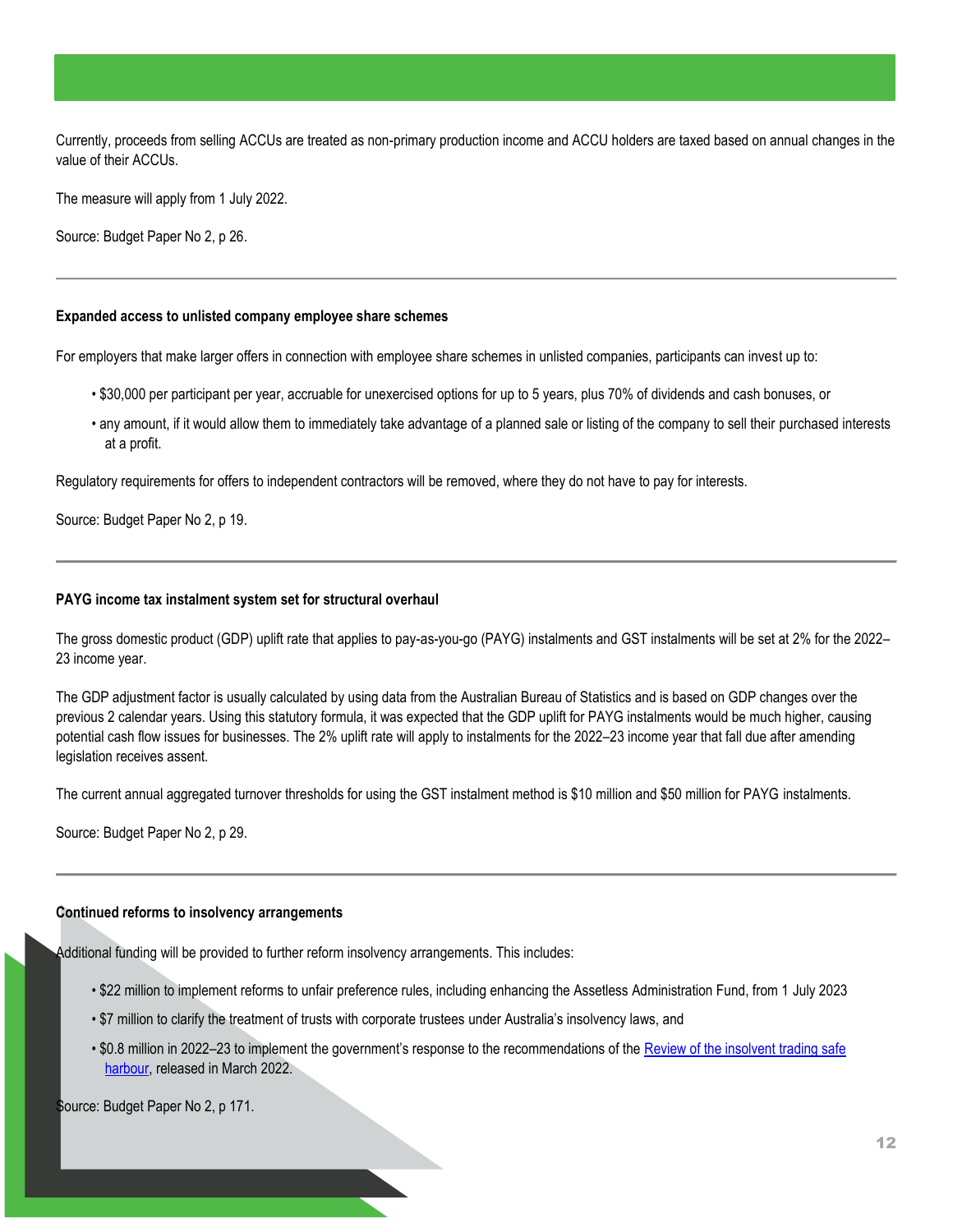#### <span id="page-12-0"></span>**Business registry fees to be streamlined**

Fees associated with Australia's business registers will be streamlined over 3 years from 2023–24.

Company registration and lifecycle management are scheduled to move to a modernised platform in September 2023. These reforms to Australia's business registers will:

- remove the companies annual late review fee
- reduce the number of fees paid for ad hoc lodgments under existing requirements
- remove fees for searches conducted on the new platform, and
- provide \$300,000 to the Department of Treasury to redesign wholesale business register search services facilitated by third-party services.

Source: Budget Paper No 2, p 6.

#### <span id="page-12-1"></span>**Tax exemption for Australian sovereign wealth fund extended**

Wholly owned Australian incorporated subsidiaries of the Future Fund Board of Guardians will be exempt from corporate income tax.

The current income tax exemption applying to the Future Fund Board does not extend to its wholly owned subsidiaries. As a result, these subsidiaries pay corporate income tax and subsequently refund it to the Future Fund Board through franking credits attached to the dividends paid.

The measure will have effect from the subsidiaries' first income year after assent of the enabling legislation.

Source: Budget Paper No 2, p 20.

## <span id="page-12-2"></span>Excise and customs duty

#### <span id="page-12-3"></span>**Temporary reduction in fuel excise**

From 12:01 am on 30 March 2022, the excise and excise-equivalent customs duty on petrol and diesel will be reduced by 50%. The reduction in fuel excise will be in place for 6 months, ending at 11:59pm on 28 September 2022.

The 50% reduction will reduce the excise from 44.2 cents per litre to 22.1 cents per litre, and applies to petrol, diesel and all other fuel and petroleum-based products except for aviation fuels.

For businesses who usually claim fuel tax credits for heavy vehicles on public roads, this reduction in excise brings the full credit rate below the road user charge of 26.4 cents per litre. This will effectively reduce the fuel tax credits down to zero for 6 months.

<span id="page-12-4"></span>Source: Budget Paper No 2, p 15; Glossy "Fuel Excise".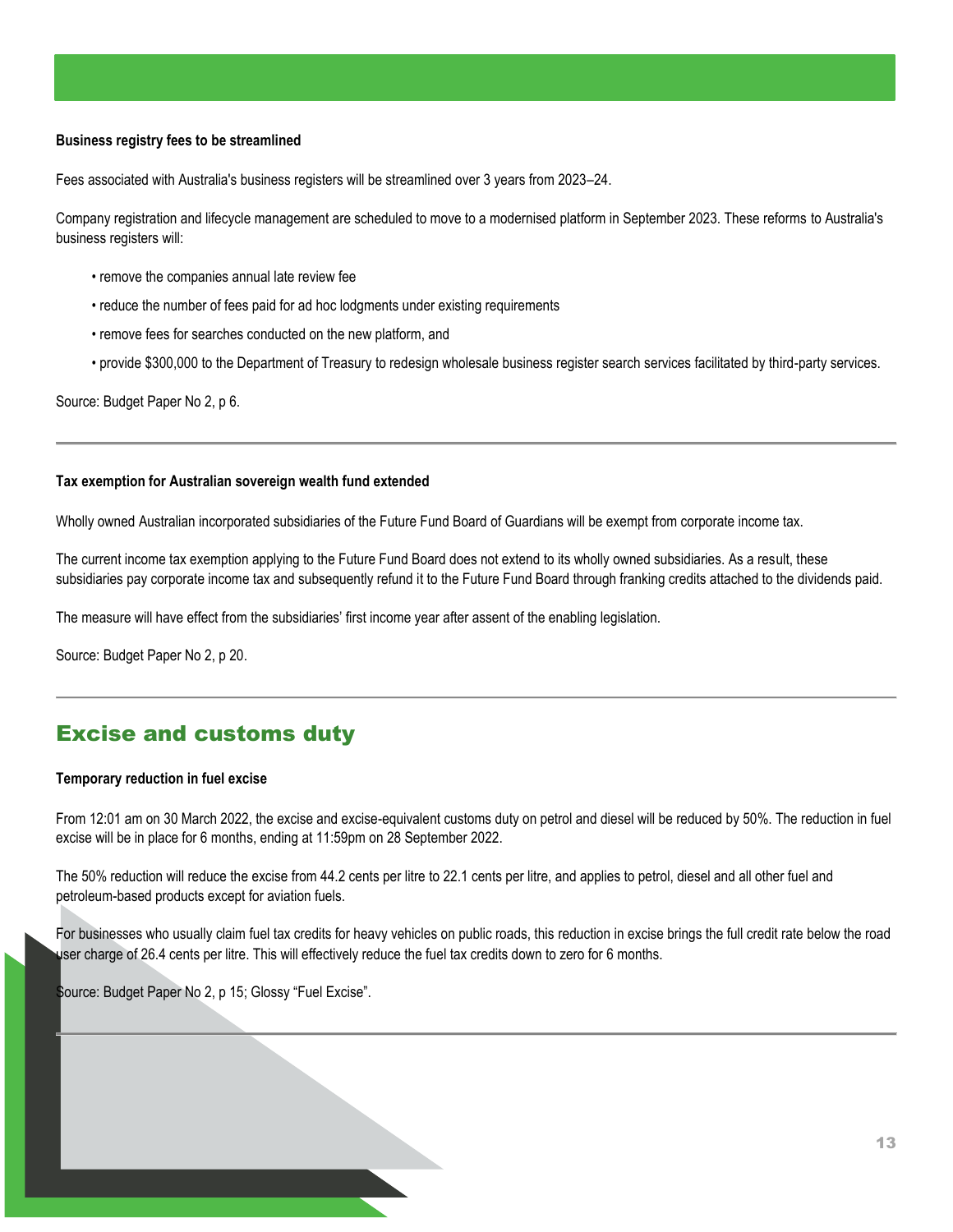#### **COVID-19 tariff concession to be made permanent**

The temporary tariff concession for certain medical and hygiene products to treat, diagnose or prevent the spread of COVID-19 will be made permanent.

In addition, the range of products eligible for the "free" rate of customs duty will be expanded and the current end-use restriction will be removed. The measure will apply from 1 July 2022.

Source: Budget Paper No 2, p 6.

#### <span id="page-13-0"></span>**Excise administration to be streamlined**

Administration of fuel and alcohol excise, and excise-equivalent customs duty will be streamlined.

#### Fuel and alcohol businesses

Fuel and alcohol businesses with annual turnover of less than \$50 million will be able to lodge and pay excise and excise-equivalent customs duty on a quarterly basis, rather than on a weekly or monthly basis.

Businesses that import fuel and alcohol products for further manufacture or distribution that want to defer payment of excise or excise-equivalent customs duty will be able to transfer fuel or alcohol directly into a warehouse administered by the ATO after Australian Border Force customs clearance. Tax on direct imports will continue to be collected by the Australian Border Force.

Aligning excise system licensing requirements

Licensing requirements across the excise system will be streamlined by:

- removing all renewal requirements for excise and excise-equivalent customs goods licences, removing licence fees, enabling the ATO and Australian Border Force to issue entity-level licences in addition to site-level licences, and providing blanket permission to move goods between sites controlled by licensed businesses
- removing onshore producers of crude oil and condensate from the excise system until and unless they exceed the relevant production threshold to be liable for excise payments
- extending the time limit to apply for a refund of excise overpayments from 12 months to 4 years after payment, and
- creating a public register of excise and excise-equivalent customs goods licences administered by the ATO.

Excise and excise-equivalent customs duty for fuel

Amendments will be made to the excise and excise-equivalent customs duty regime for fuel to:

- introduce a refund provision for excise-equivalent customs duty on petroleum-based oils used in the further manufacture of petroleum lubricants, ending double taxation of these oils
- remove the requirement to pay and subsequently claim fuel tax credits in respect of excise or excise-equivalent customs duty on fuels used in domestic commercial shipping, and
- set a single rate for businesses to calculate and claim Vapour Recovery Unit refunds.

A targeted exemption from excise licensing requirements will also apply for licensed hospitality venues to fill beer from kegs into sealed, nonpressurised containers of no more than 2 litres capacity that are not designed for medium to long term storage.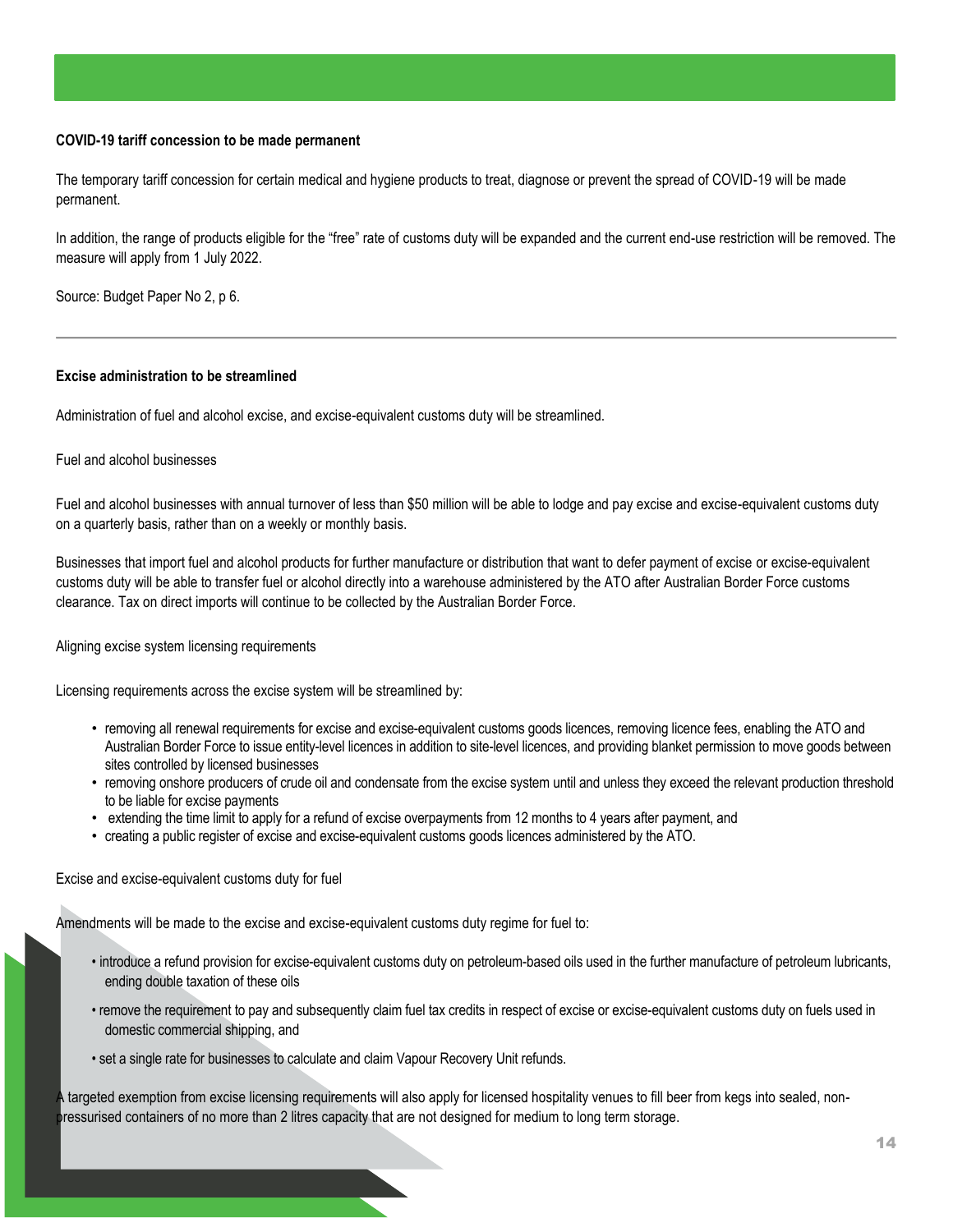The changes will apply from 1 July 2023.

Source: Budget Paper No 2, pp 7–8.

## <span id="page-14-0"></span>Superannuation

<span id="page-14-1"></span>Extension of the reduction in superannuation minimum drawdown rates

The halving of the superannuation minimum drawdown requirements for account-based pensions and similar products will be extended for a further year to 30 June 2023.

The minimum drawdown requirements determine the minimum amount of a pension that a retiree must drawdown from their superannuation in order to qualify for tax concessions.

Source: Budget Paper No 2, p 28.

#### <span id="page-14-2"></span>**Innovation**

<span id="page-14-3"></span>Agricultural innovation: expansion of "patent box" tax concession

Corporate income from the commercialisation of patents and eligible Plant Breeder's Rights (PBRs), issued from 29 March 2022, in respect to agricultural and veterinary chemical products will be taxed at an effective rate of 17% to the extent that the R&D took place in Australia, for income years starting from 1 July 2023.

Eligible patents are linked to agricultural and veterinary (agvet) chemical products listed on the:

- Australian Pesticides and Veterinary Medicines Authority (APVMA), or
- PubCRIS (Public Chemicals Registration Information System) register

Finalisation of the detailed design of the "patent box" expansion to agriculture will be subject to industry consultation.

The "patent box" concession was announced in last year's budget in relation to assessable income derived from exploiting a medical or biotechnology patent. *Treasury Laws Amendment (Tax Concession for Australian Medical Innovations) Bill* 2022 introducing new Div 357 into the ITAA 97 was introduced into Parliament on 10 February 2022.

Source: Budget Paper No 2, p 22.

#### <span id="page-14-4"></span>**Low emissions innovation: expansion of "patent box" tax concession**

Corporate income from the commercialisation of patents, issued from 29 March 2022, that have the potential to lower emissions to the extent that the R&D took place in Australia, will be taxed at an effective rate of 17% for income years starting from 1 July 2023.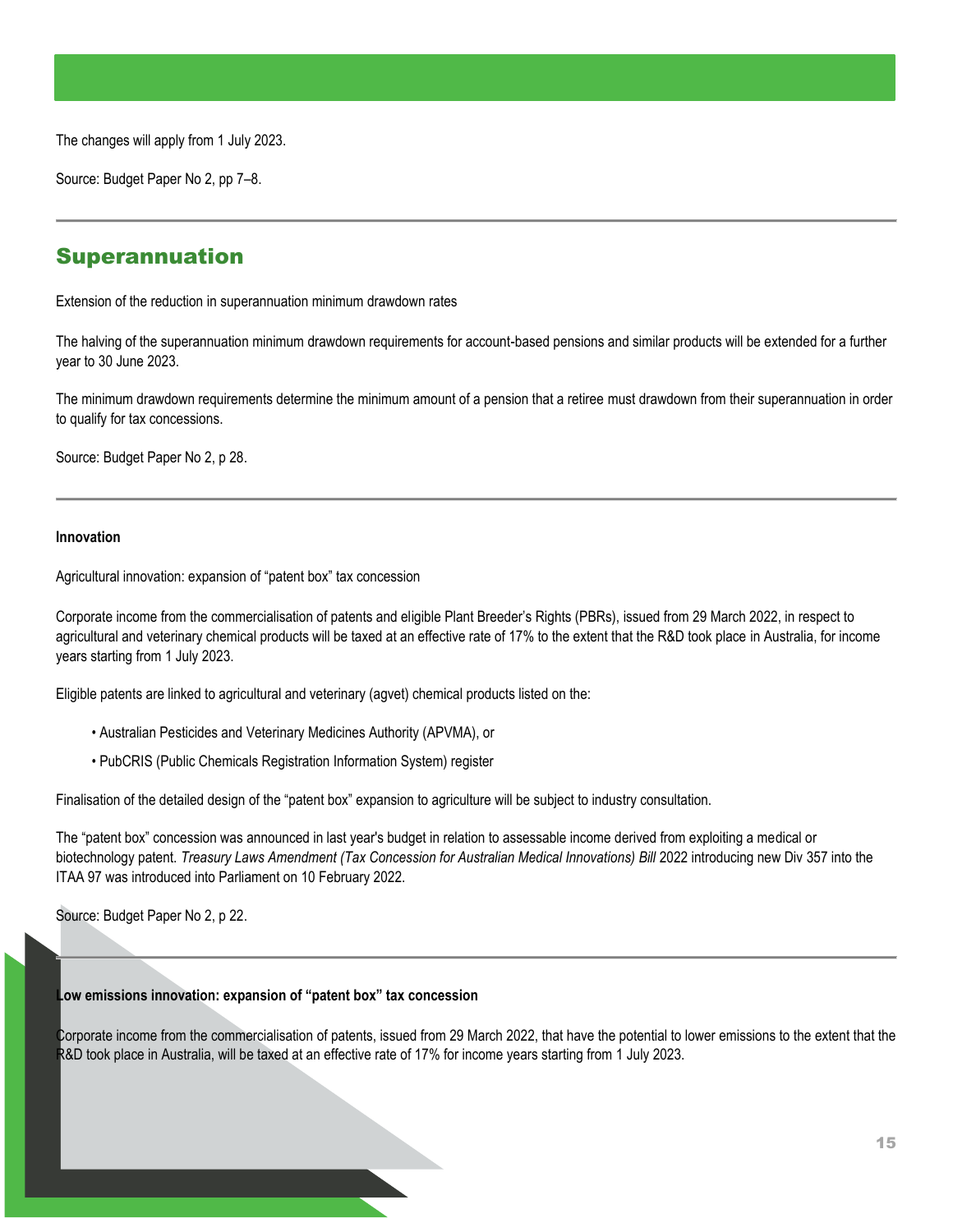Patented technology that is considered to reduce emissions in the 140 technology areas listed in the Government's *2020 Technology and Investment Roadmap Discussion Paper* or included as priority technologies in the Government's 2021 and future annual Low Emissions Technology Statements are potentially eligible for the concession.

Finalisation of the detailed design of the "patent box" expansion to low emission technologies will be subject to industry consultation.

The "patent box" concession was announced in last year's budget in relation to assessable income derived from exploiting a medical or biotechnology patent. *Treasury Laws Amendment (Tax Concession for Australian Medical Innovations) Bill* 2022 introducing new Div 357 into the ITAA 97, was introduced into Parliament on 10 February 2022.

Source: Budget Paper No 2, p 23.

#### <span id="page-15-0"></span>**Medical and biotechnology innovation: expansion of "patent box" tax concession**

The "patent box" tax concession announced in the 2021 Federal Budget in relation to assessable income derived from exploiting a medical or biotechnology patent was introduced into Parliament in *Treasury Laws Amendment (Tax Concession for Australian Medical Innovations) Bill* 2022 introducing new Div 357 into the ITAA 97 on 10 February 2022. The introduced Bill expanded the original "patent box" to eligible patents issued in the following overseas jurisdictions with equivalent patent regimes:

- IP Australia
- utility patents issued by the United States Patent and Trademark Office (USPTO), and
- European patents granted under the European Patent Convention (EPC).

The measure once enacted will apply in respect of income years starting on or after 1 July 2022 to income attributable to R&D conducted in Australia. See [Explanatory Memorandum](https://www.aph.gov.au/Parliamentary_Business/Bills_Legislation/Bills_Search_Results/Result?bId=r6838) *Treasury Laws Amendment (Tax Concession for Australian Medical Innovations) Bill* 2022.

Source: Budget Paper No 2, p 24.

## <span id="page-15-1"></span>Tax administration

#### <span id="page-15-2"></span>**PAYG instalment systems to be modernised**

Companies will be able to choose to have their PAYG instalments calculated based on current financial performance, extracted from business accounting software, with some tax adjustments.

The government will consult with affected stakeholders, tax practitioners and digital service providers to finalise the policy scope, design and specifications of this measure.

Subject to advice from software providers about their capacity to deliver, it is anticipated that systems will be in place by 31 December 2023, with the measure to commence on 1 January 2024, for application to periods starting on or after that date.

<span id="page-15-3"></span>Source: Budget Paper No 2, p 21.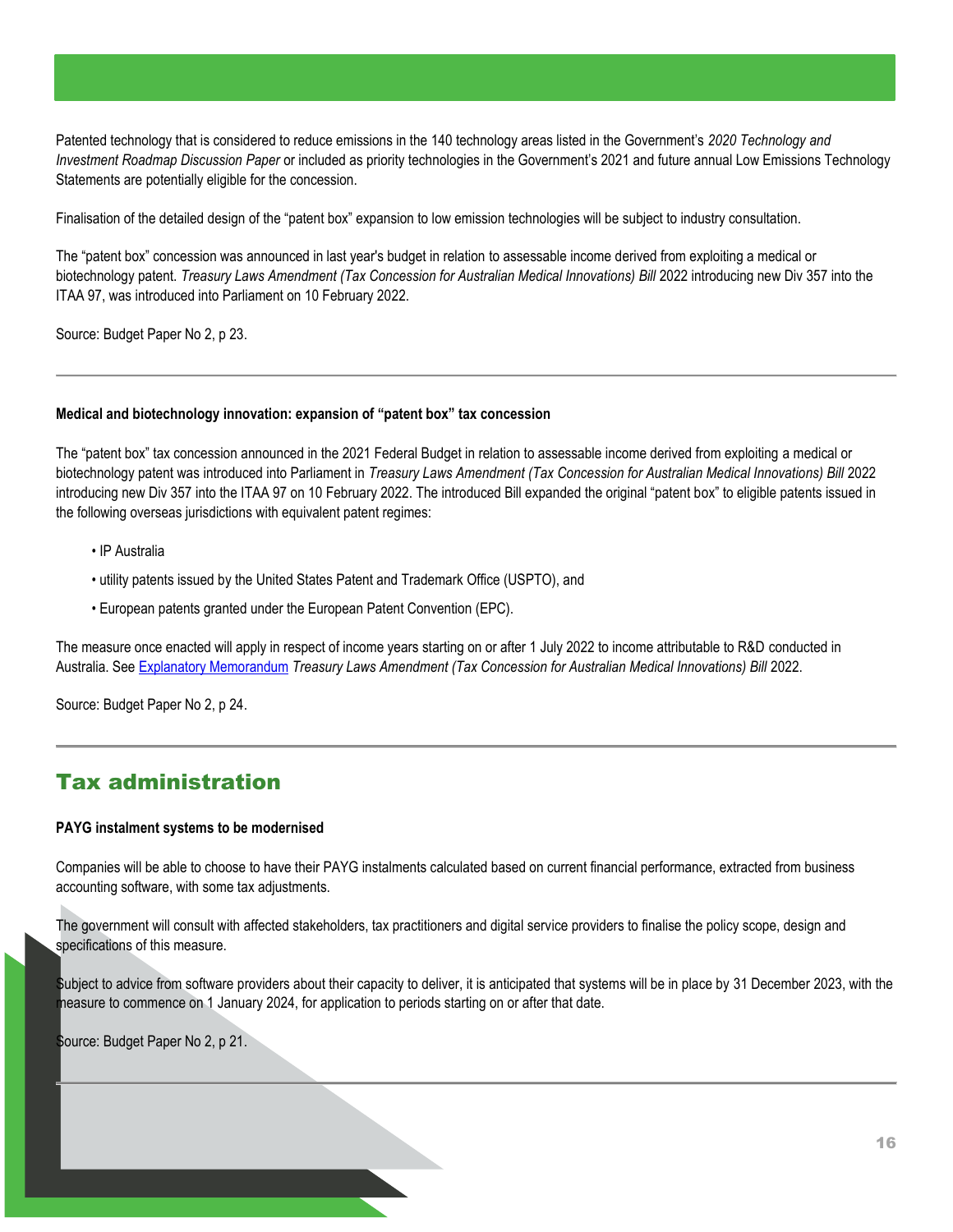#### **Reporting of taxable payments reporting system data**

Businesses will be allowed the option to report taxable payments reporting system data (via accounting software) on the same lodgment cycle as their activity statements.

Subject to advice from software providers about their capacity to deliver, it is anticipated that systems will be in place by 31 December 2023, with the measure to commence on 1 January 2024, for application to periods starting on or after that date.

Consultation with affected stakeholders, tax practitioners and digital service providers will take place to finalise the policy scope, design and specifications of the measure.

Source: Budget Paper No 2, p 28.

#### <span id="page-16-0"></span>**Digitalising trust and beneficiary income reporting and processing**

Trust and beneficiary income reporting and processing will be digitalised, by allowing all trust tax return filers the option to lodge income tax returns electronically, increasing pre-filling and automating ATO assurance processes.

The measure is proposed to commence from 1 July 2024, subject to advice from software providers about their capacity to deliver.

Source: Budget Paper No 2, pp 18–19.

#### <span id="page-16-1"></span>**Enhanced sharing of STP data**

IT infrastructure will be developed to allow the ATO to share single touch payroll (STP) data with state and territory revenue offices on an ongoing basis.

The government will commit \$6.6 million for this measure. Funding has already been provided for by the government. The funding will be deployed following further consideration of which states and territories are able and willing to invest in their own systems and administrative processes to prefill payroll tax returns with STP data, to reduce compliance costs for businesses.

Source: Budget Paper No 2, p 172.

#### <span id="page-16-2"></span>**ATO Tax Avoidance Taskforce to be extended**

The ATO will be given funding to extend the operation of the Tax Avoidance Taskforce by 2 years to 30 June 2025.

The taskforce was established in 2016 to undertake compliance activities targeting multinationals, large public and private groups, trusts and high wealth individuals. The taskforce also scrutinises specialist tax advisors and intermediaries that promote tax avoidance schemes and strategies.

The ATO's total resourcing requirement, including for the delivery of the extension of the Tax Avoidance Taskforce, will be settled as part of the independent review of the ATO's ongoing resourcing requirement announced as part of the 2021–22 MYEFO measure titled *Australian Taxation Office – continuation of compliance programs and independent resourcing review*.

Source: Budget Paper No 2, p 29.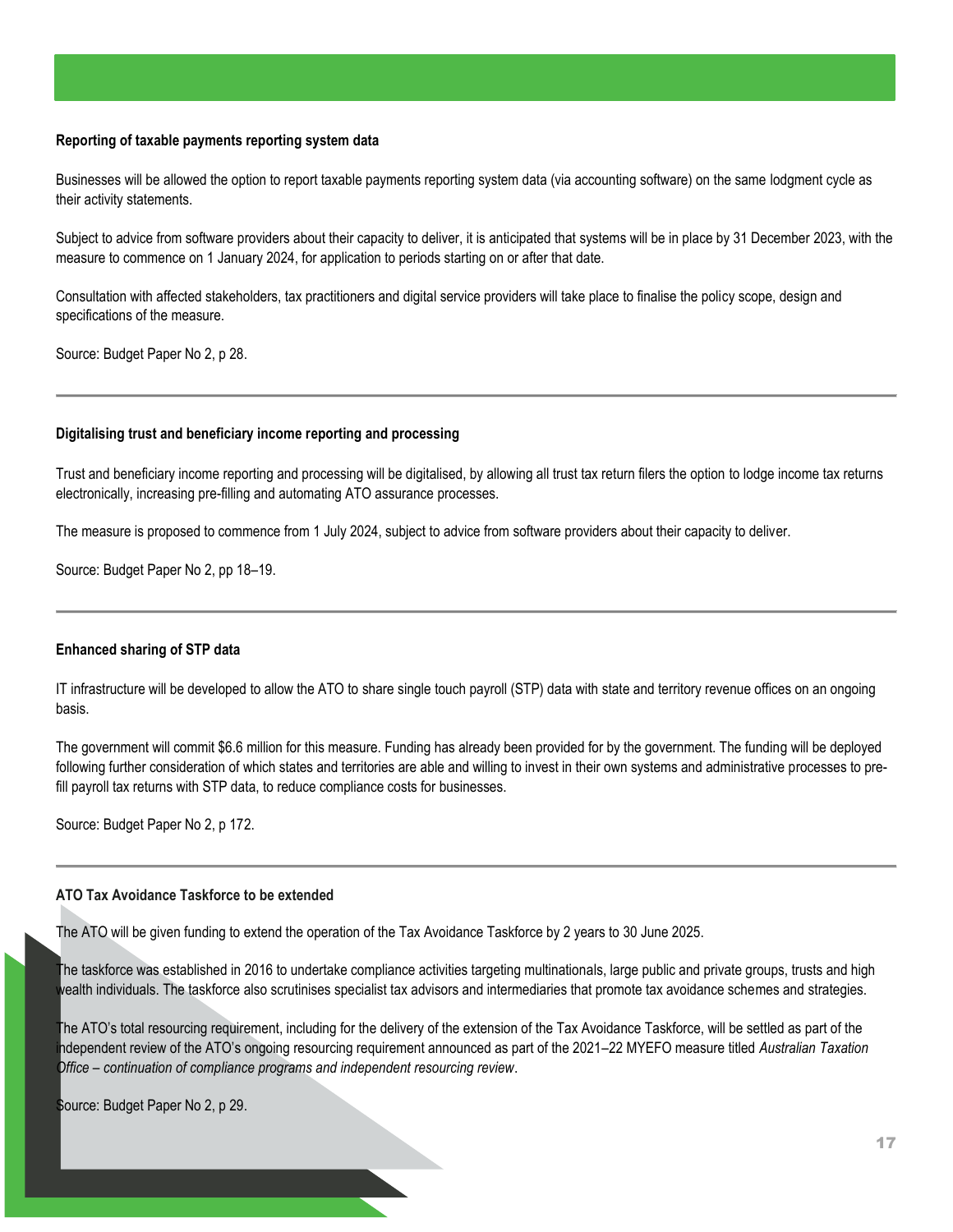#### <span id="page-17-0"></span>**Deferral of 2019 Budget measure on Australian Business Numbers**

The start date of the 2019–20 Budget measure requiring holders of Australian Business Numbers (ABNs) with an income tax return obligation to lodge their income tax return and to confirm their ABN status annually, will be deferred by 12 months to assist with integration into the Australian Business Registry Services (ABRS).

Source: Budget Paper No 2, p 18.

## <span id="page-17-1"></span>Not-for-profits

#### <span id="page-17-2"></span>**Additions to deductible gift recipients list**

The following organisations have been approved as specifically listed deductible gift recipients (DGRs):

- Melbourne Business School Ltd from 1 July 2022
- Advance Global Australians Ltd, subject to being registered with the Australian Charities and Not-for-profits Commission, from 1 July 2022 to 30 June 2027
- Leaders Institute South Australia Inc from 1 July 2022 to 30 June 2027
- St Patrick's Cathedral Melbourne Restoration Fund, from 1 July 2022 to 30 June 2027
- numerous entities related to Community Foundations Australia from 1 July 2022 to 30 June 2027. Entities whose governing rules permit a use of funds beyond that permitted for entities endorsed under the DGR categories in the tax law will not be listed. Listed entities will also need to demonstrate that they will maintain minimum annual distributions, consistent with the current requirements for ancillary funds

The DGR listing of Sydney Chevra Kadisha will be extended for a further 2 years from 1 July 2022 to 30 June 2024.

At the request of the organisation, Mt Eliza Graduate School of Business and Government Ltd it will be removed as a specifically listed DGR.

Gifts from \$2 made to DGRs are tax deductible.

Source: Budget Paper No 2, p 25.

#### <span id="page-17-4"></span><span id="page-17-3"></span>Indirect tax

#### **Indirect tax refunds for diplomatic and consular representations**

The Indirect Tax Concession Scheme (ITCS) has been granted or extended to the following diplomatic and consular representations:

- Fiji
- India
- Indonesia
- Latvia